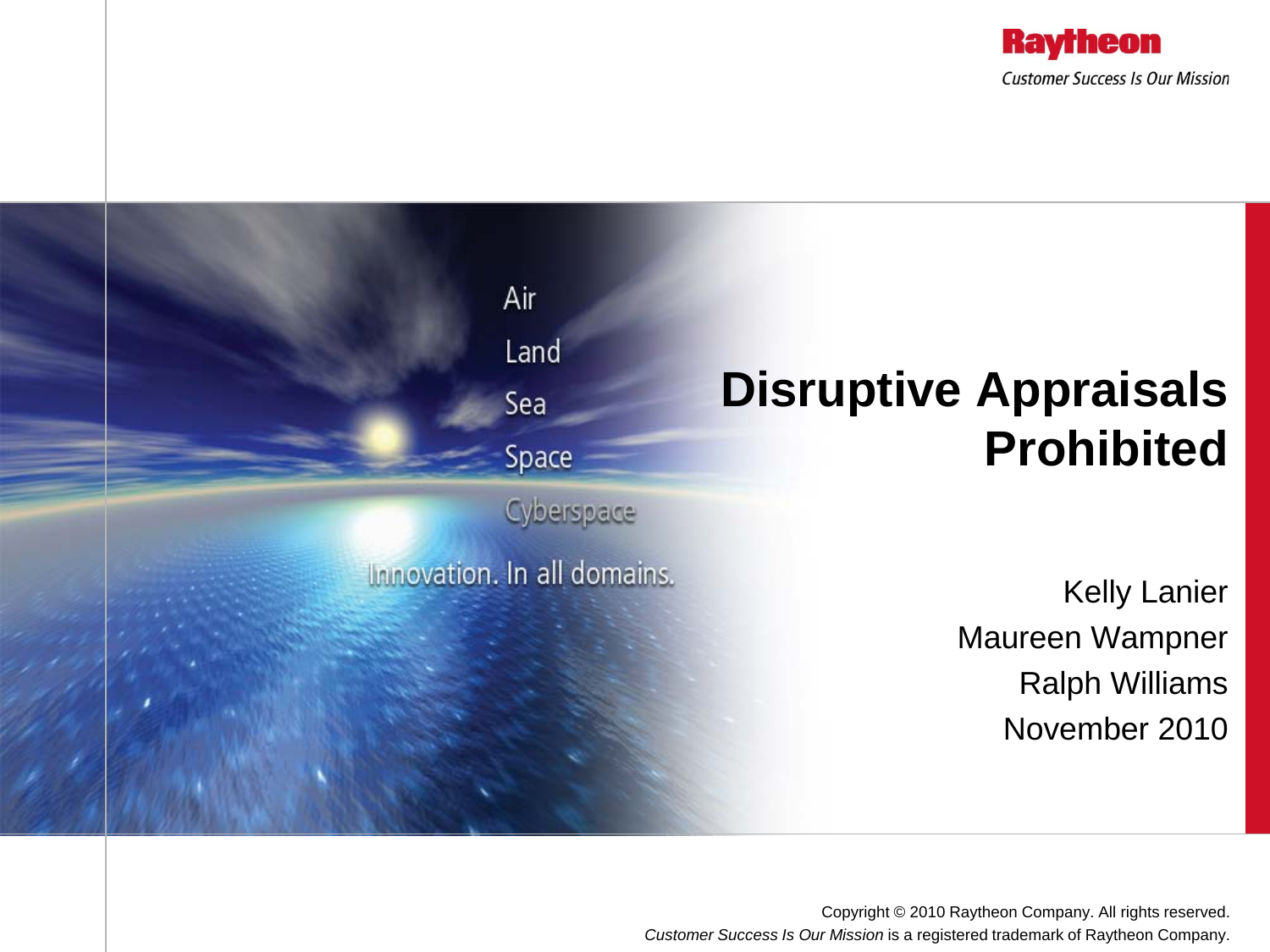# **Agenda**

#### ■ The Past

- **How Did We Do It?**
- **Results**
- **The Future**
- **Summary**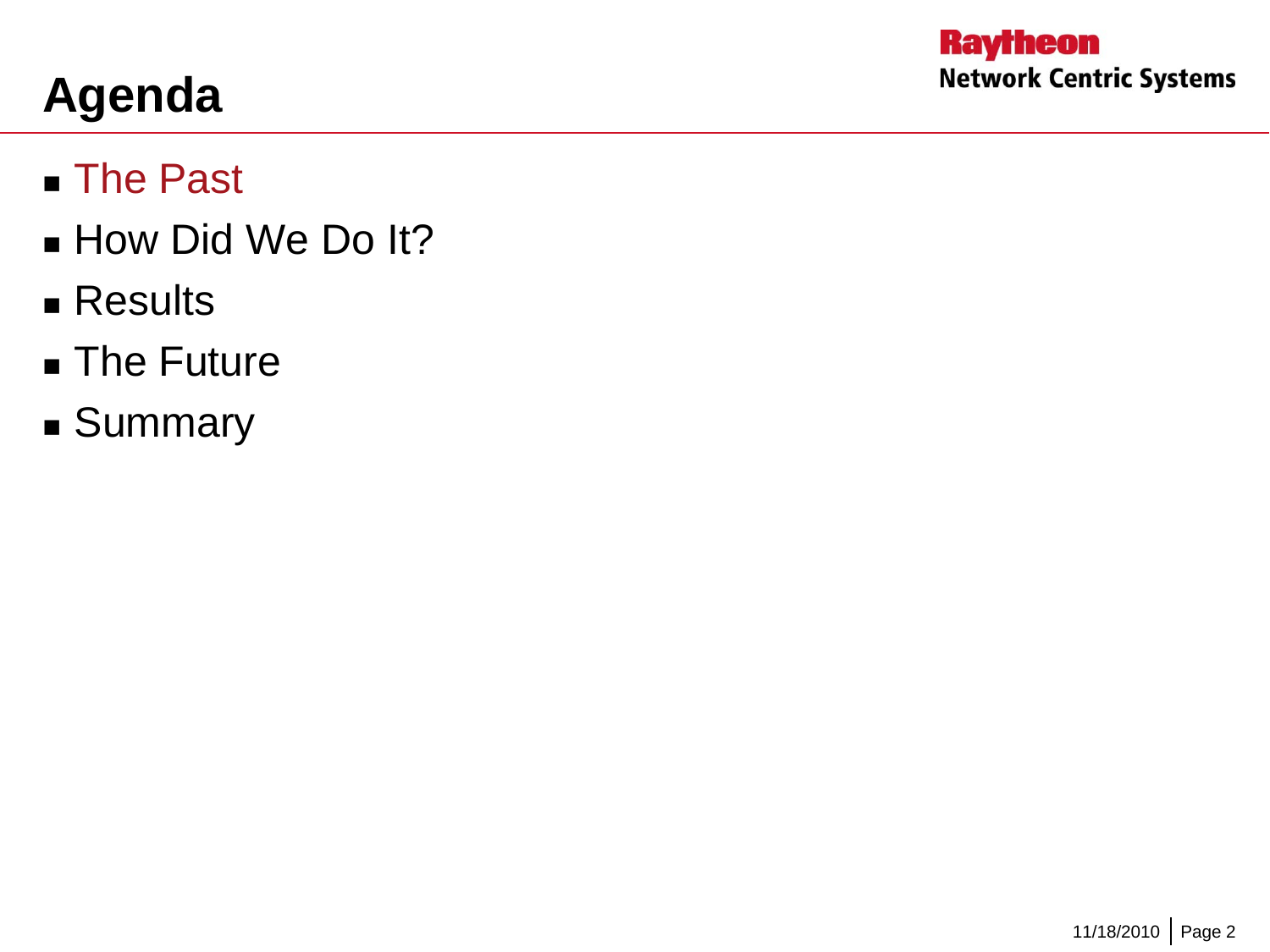#### **2005-2007 Appraisal Metrics**

| 2005 | <b>Class C1</b>       | 7/25 - 7/29    |  |
|------|-----------------------|----------------|--|
|      | <b>Class C2</b>       | $9/27 - 9/29$  |  |
|      | <b>Class C3</b>       | 10/10-10/12    |  |
|      | <b>Class C4</b>       | 11/14-11/16    |  |
|      | <b>Class C5</b>       | 12/6-12/8      |  |
|      | <b>Class C6</b>       | $12$ -Dec      |  |
| 2006 | Class C <sub>7</sub>  | $1/16 - 1/18$  |  |
|      | Class B1              | $2/6 - 2/17$   |  |
|      | <b>Class C8</b>       | $4/4 - 4/5$    |  |
|      | <b>Class B2</b>       | $4/24 - 5/5$   |  |
|      | <b>Class B3</b>       | 7/10-7/21      |  |
|      | Class C9              | 8/14-8/16      |  |
|      | <b>Class B4</b>       | $9/11 - 10/13$ |  |
| 2007 | Class C10             | $1/3 - 1/5$    |  |
|      | Class C11             | $1/29 - 2/2$   |  |
|      | Class C12             | $2/14 - 2/15$  |  |
|      | Class C <sub>13</sub> | $2/26 - 3/2$   |  |
|      | Class C14             | $4/2 - 4/6$    |  |
|      | <b>Readiness</b>      |                |  |
|      | <b>Review</b>         | 4/30-5/1       |  |
|      | <b>SCAMPI</b>         | 5/7-6/1        |  |

| <b>Task</b>                                 | 2005-2007 |  |
|---------------------------------------------|-----------|--|
| <b>CMMI Level</b>                           | 5         |  |
| <b>Regions</b>                              | 5         |  |
| # SCAMPI Programs                           | 39        |  |
| # Artifacts in Evidence                     | 10261     |  |
| # Class C Appraisals                        | 14        |  |
| # Class B appraisals                        | 4         |  |
| # Document Requests During<br><b>SCAMPI</b> | 207       |  |
| # SCAMPI Findings                           | 8         |  |
| <b>Length of SCAMPI</b>                     | 5 weeks   |  |

**Set goal to reduce cost & program impact while sustaining CMMI Level 5**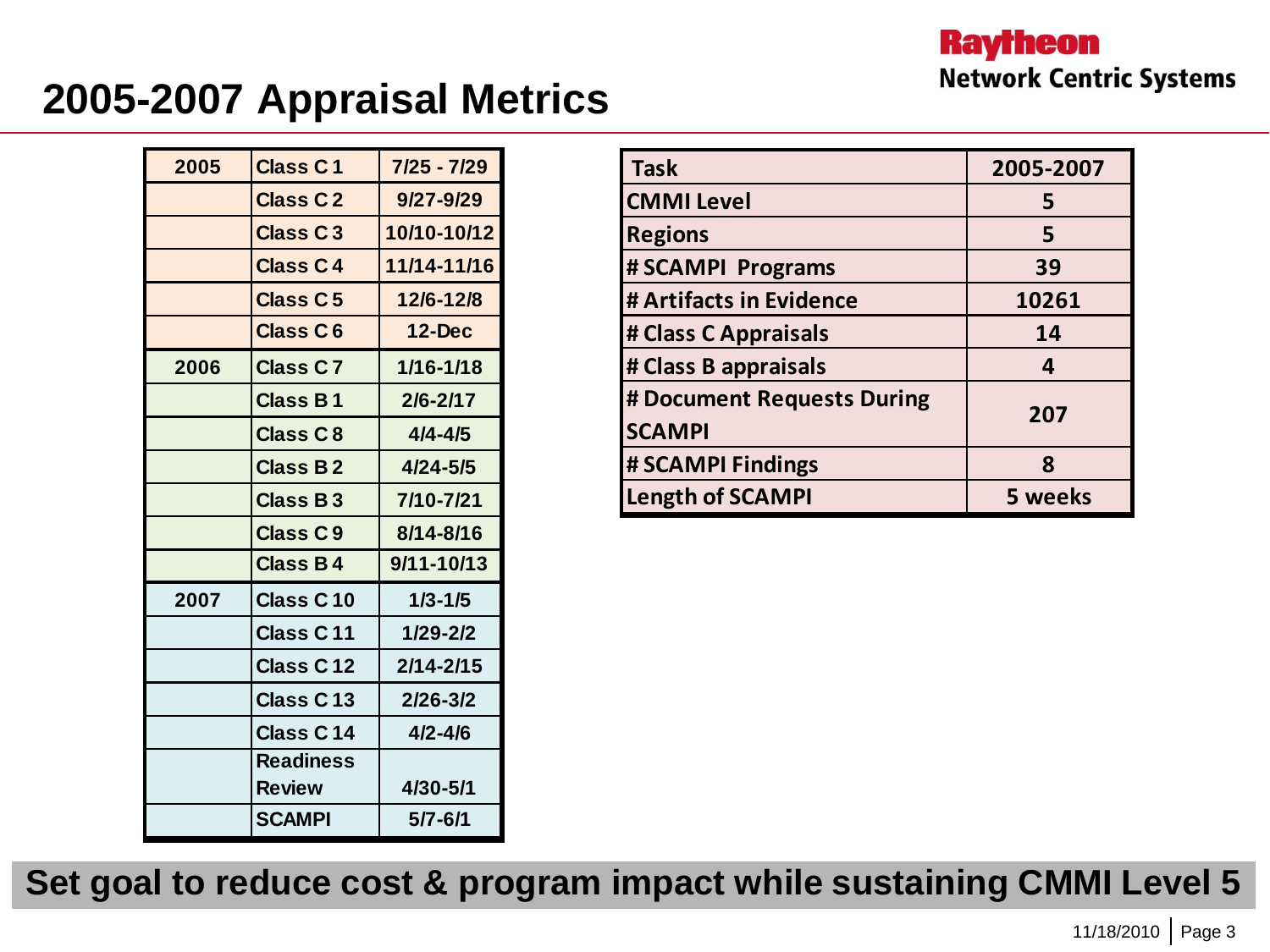- The Past
- **How Did We Do It?**
- **Results**
- **The Future**
- **Summary**

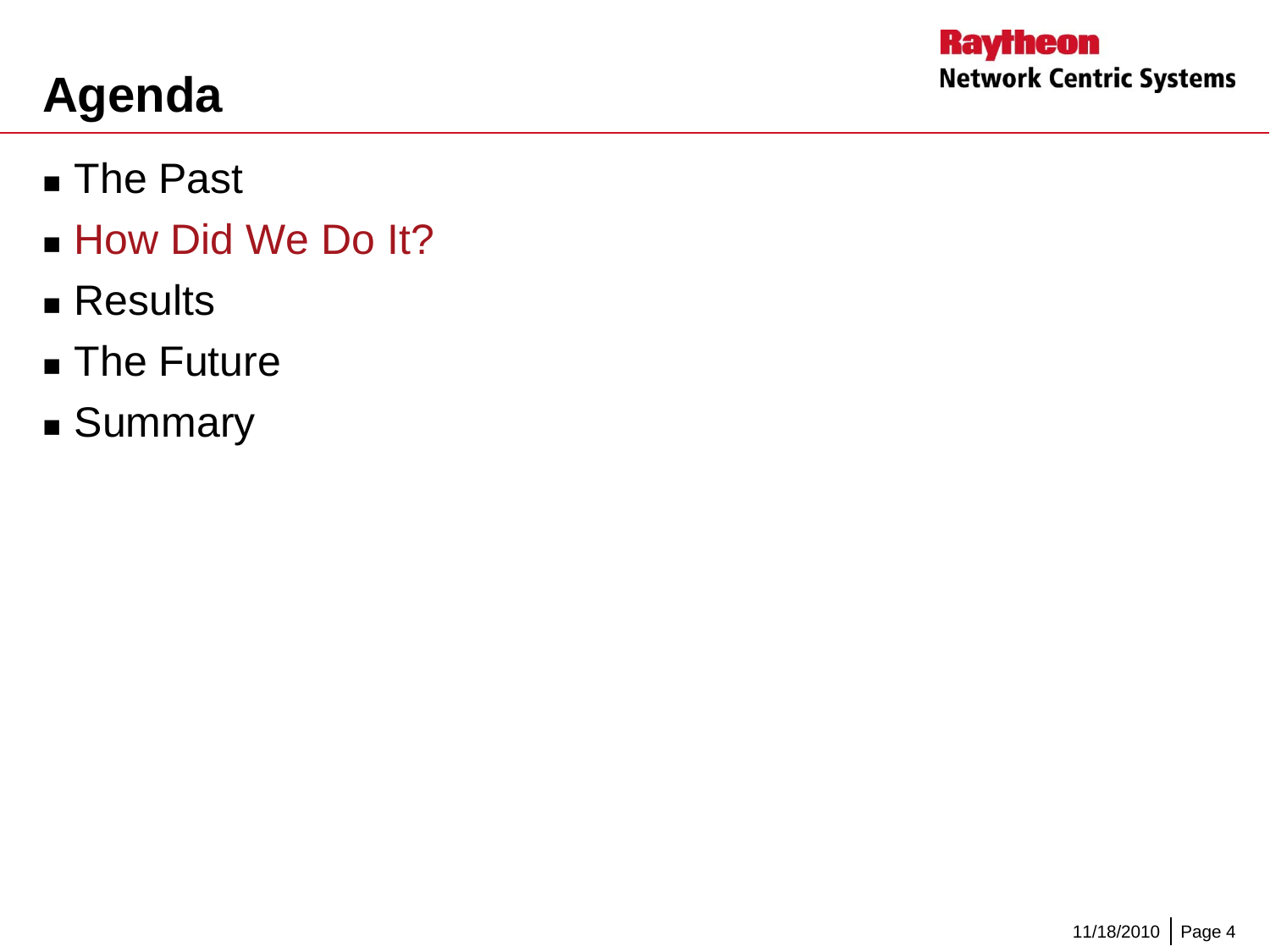### **Baseline**

- NCS Common Process Architecture (CPA) is based on good Engineering practices
	- Not built around passing a CMMI appraisal
- Common Process Architecture execution is in place and remains stable
- Improvement priorities are based on strategic NCS business goals
	- Not driven by CMMI findings or CMMI compliance
	- Results deployed through NCS CPA

#### **Consistent process execution minimizes appraisal preparation**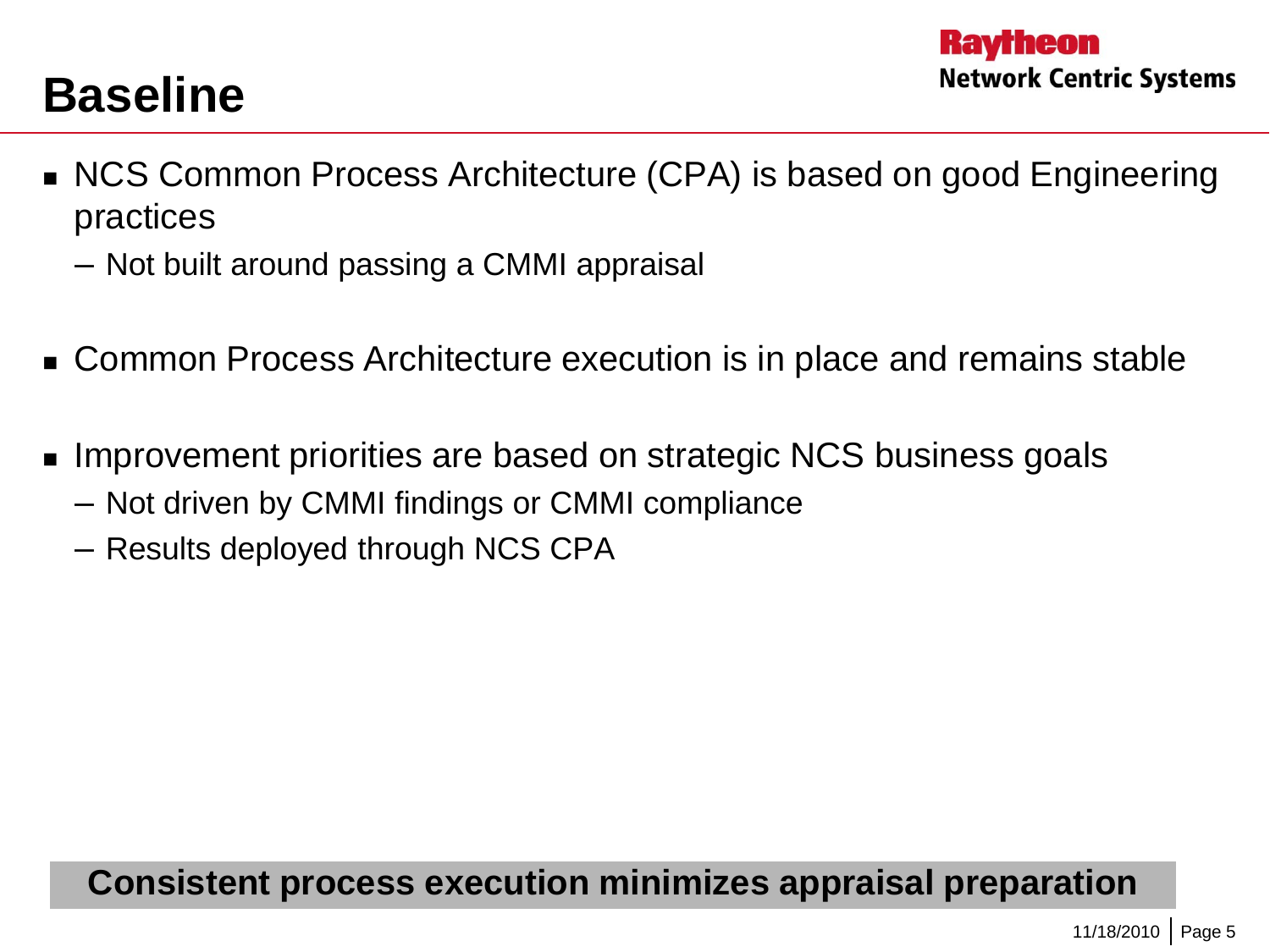### **Process Ownership**

- Engineering Disciplines *took ownership of their own processes*
	- Process changes, questions, and issues go back to the owning discipline
	- Discipline Directors *sponsored organizational improvement projects*
- *Removed traditional process group "crutches"* to encourage programs accountability for process execution
	- Large regional process groups responsible for program process "stuff"
	- Measurement teams responsible for entering and analyzing program metrics
	- Tailoring teams responsible for CPA tailoring and program work instructions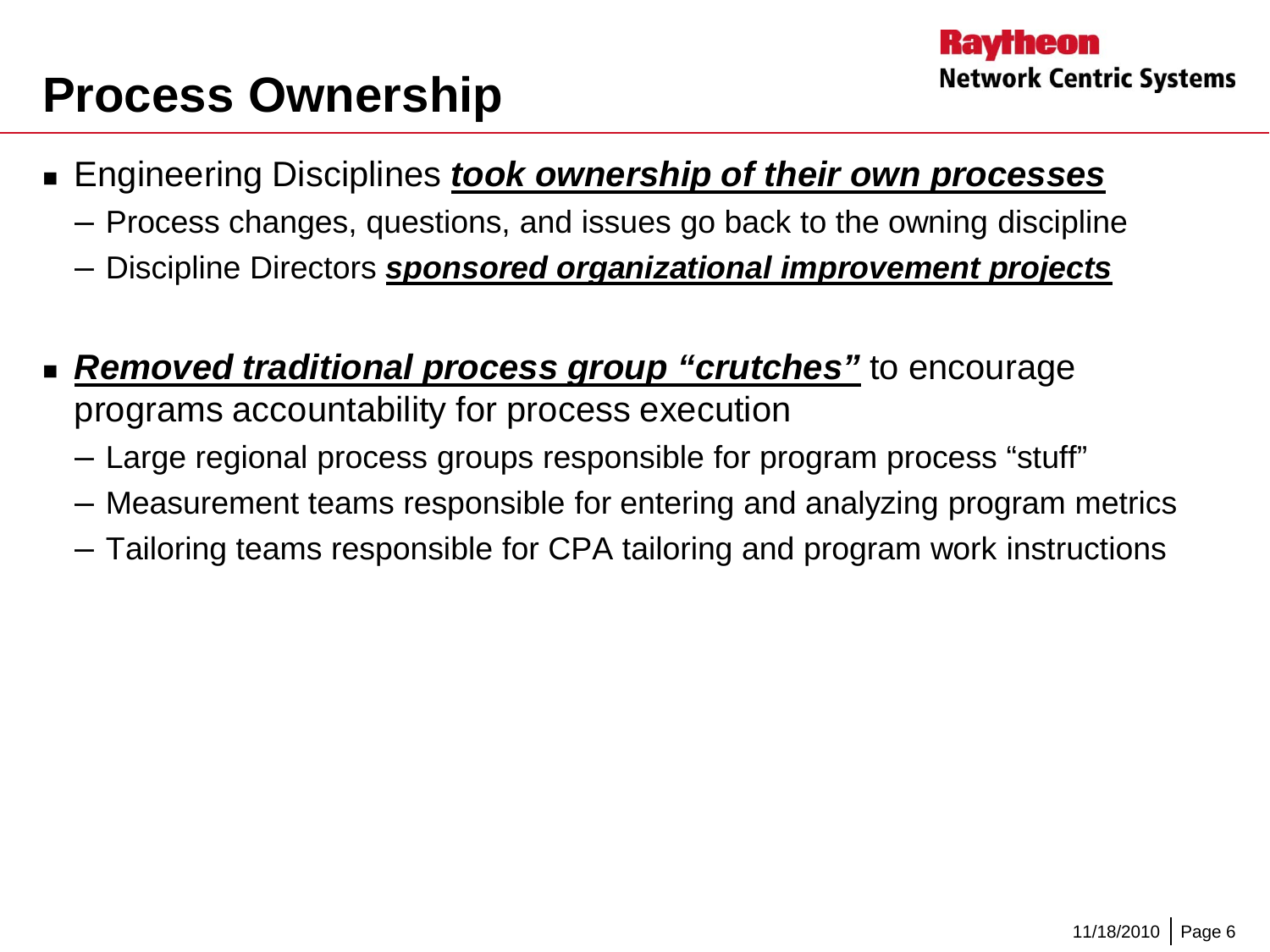# **Emphasis on Improving Program Execution**

- Regional Engineering Process Groups replaced with *Engineering Execution Centers* focused on improving program execution
	- Provides "bottoms-up" improvement
- **IMPROVEMENT projects determined by NCS** Business Strategy and Engineering Strategy elements
	- *Engineering and Technology Strategy Matrix*
	- Provides "top-down" systemic improvements
- **Process Management became a background** task with a small set of resources



#### **Improvements tied to Business and Engineering goals**

**Kavrheon Network Centric Systems**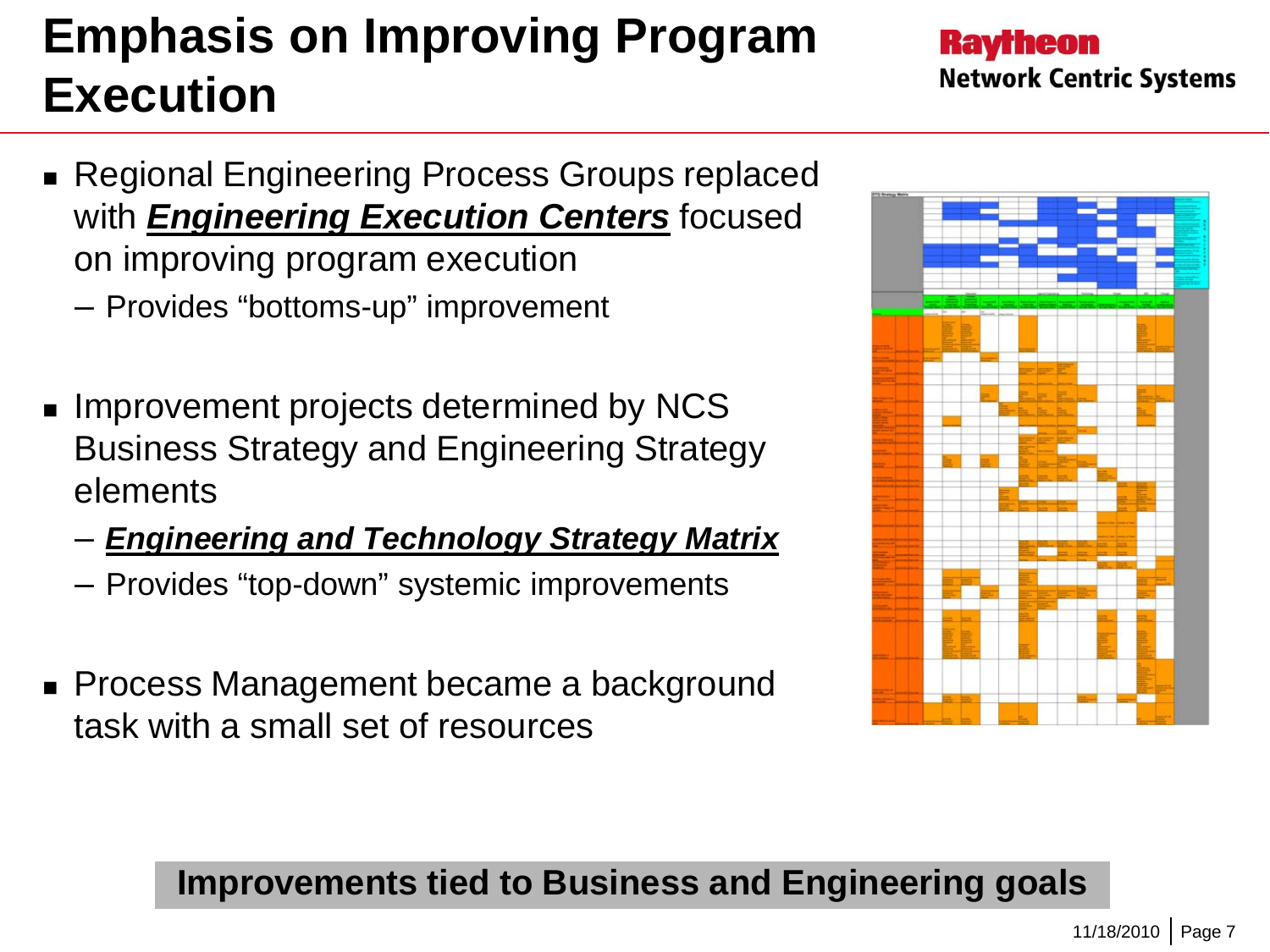## **Strengthened the Measurement Program**

- **Raytheon Network Centric Systems**
- *Enabled Program accountability and ownership* of their own metrics
- **MEASUREthis!**
- Leading Indicators Review with VPs
- **E** Leading Indicator Deep Dives



#### **Strong measurement program integral to program execution**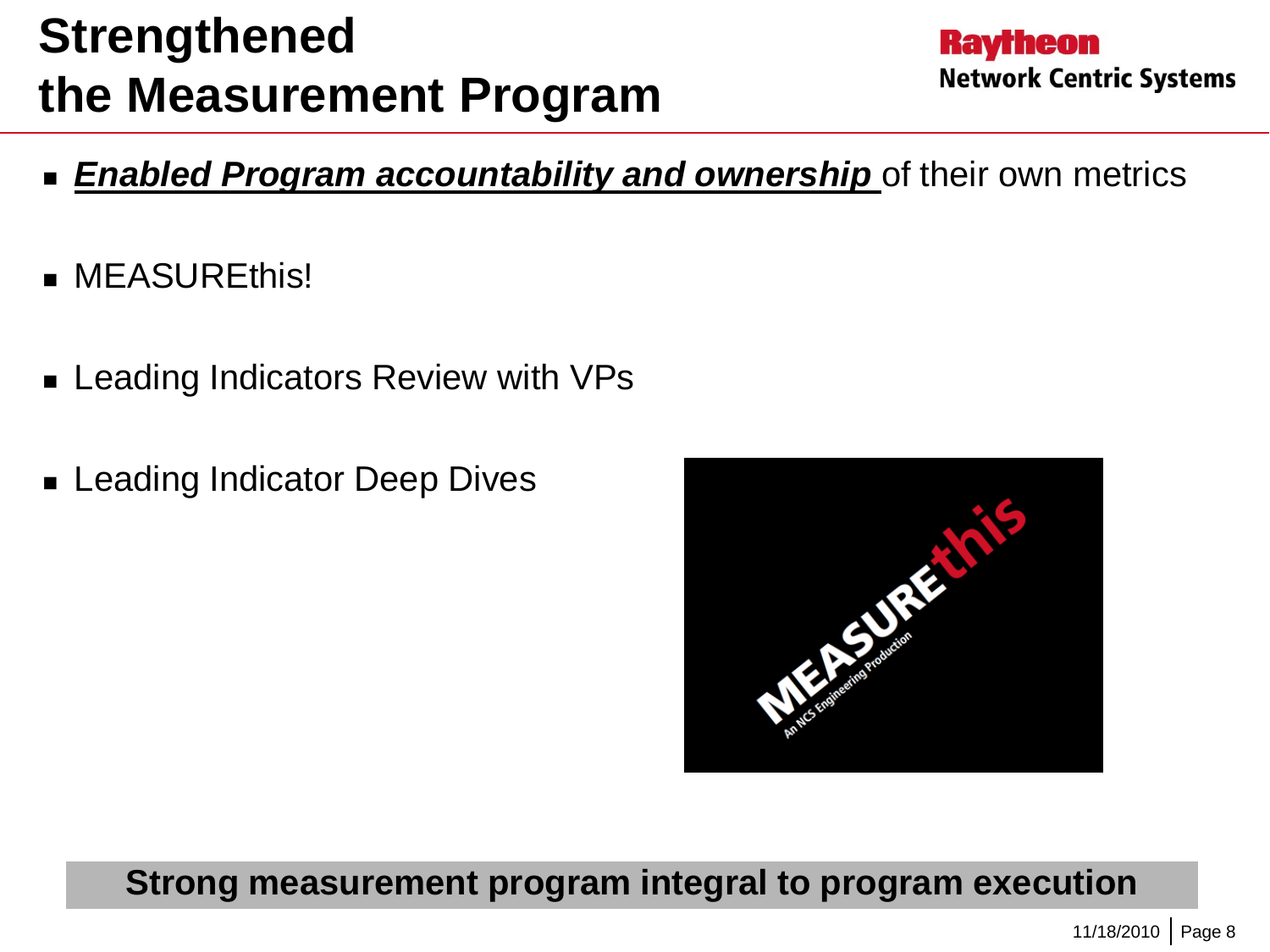### **Process Sustainment Monitoring**

- Interim CPA Checks (iCPAs)
	- Smaller, still frequent
	- An issue in one region is an issue in all regions
- **IDENTIFIEM** 1 dentified a common, smaller set of documents for evidence
	- Pareto Principle
- **I** Identified and resolved issues early
	- Started immediately after 2007 SCAMPI-A
- **Eliminated backslide**

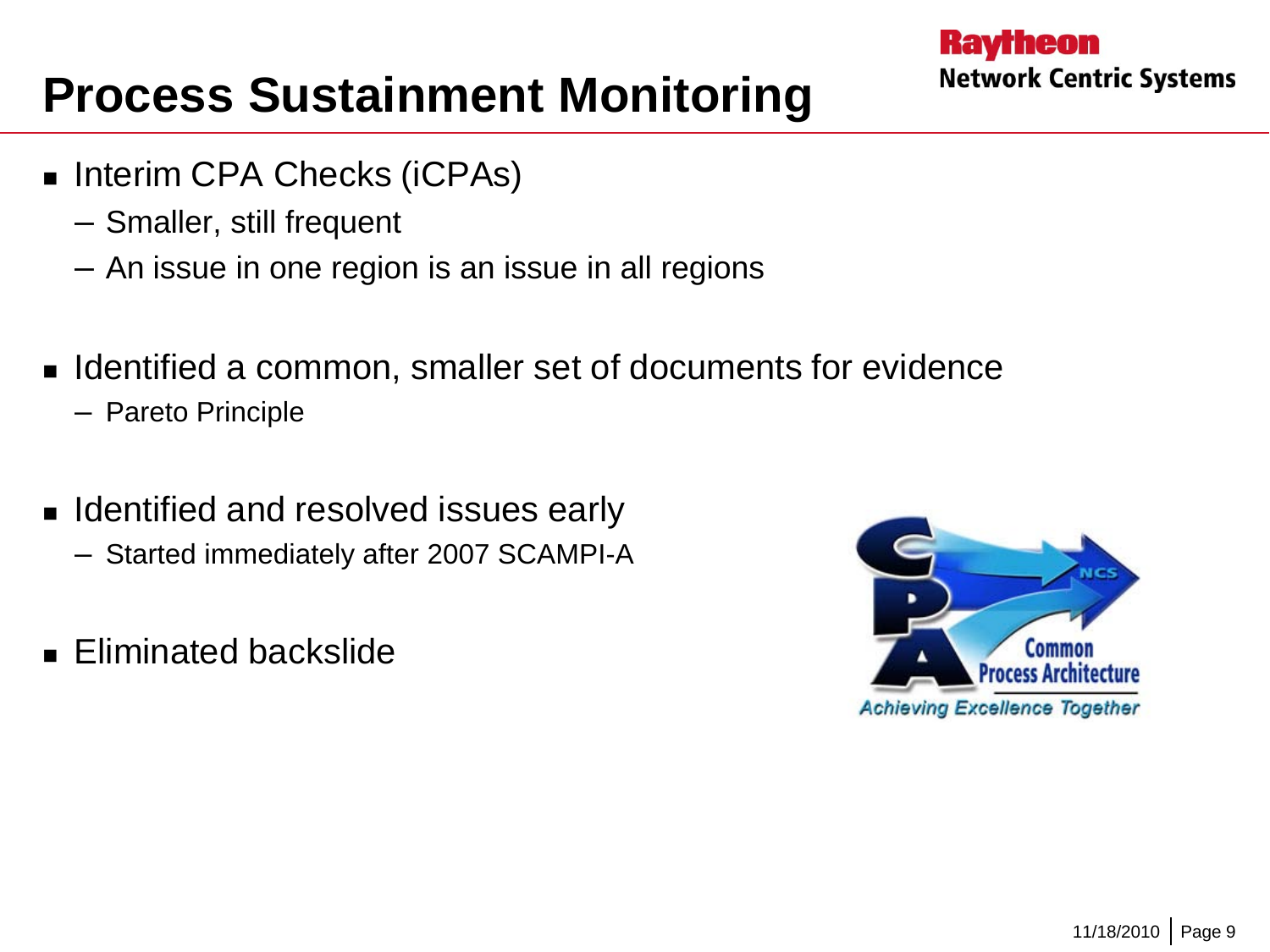# **Tailored the Appraisal Process and Mindset**

**Kavrheon Network Centric Systems** 

- Set Appraisal Team expectations
	- Some level of discovery will be required
	- Expected to be able to determine if CMMI practices were implemented by evidence and affirmations provided without "extreme annotation"
- Reduced unique evidence artifacts collected and reviewed 10,000+ to 1,600
	- Higher number of artifacts used to be a badge of honor for appraisal teams
- Validated evidence with internal appraisal team members rather than using full appraisal team
- Deleted unnecessary briefings to the organization
	- Opening briefing, Draft Findings
	- Eliminated :90 per program participant

#### **Easier for programs rather than easier for the appraisal team**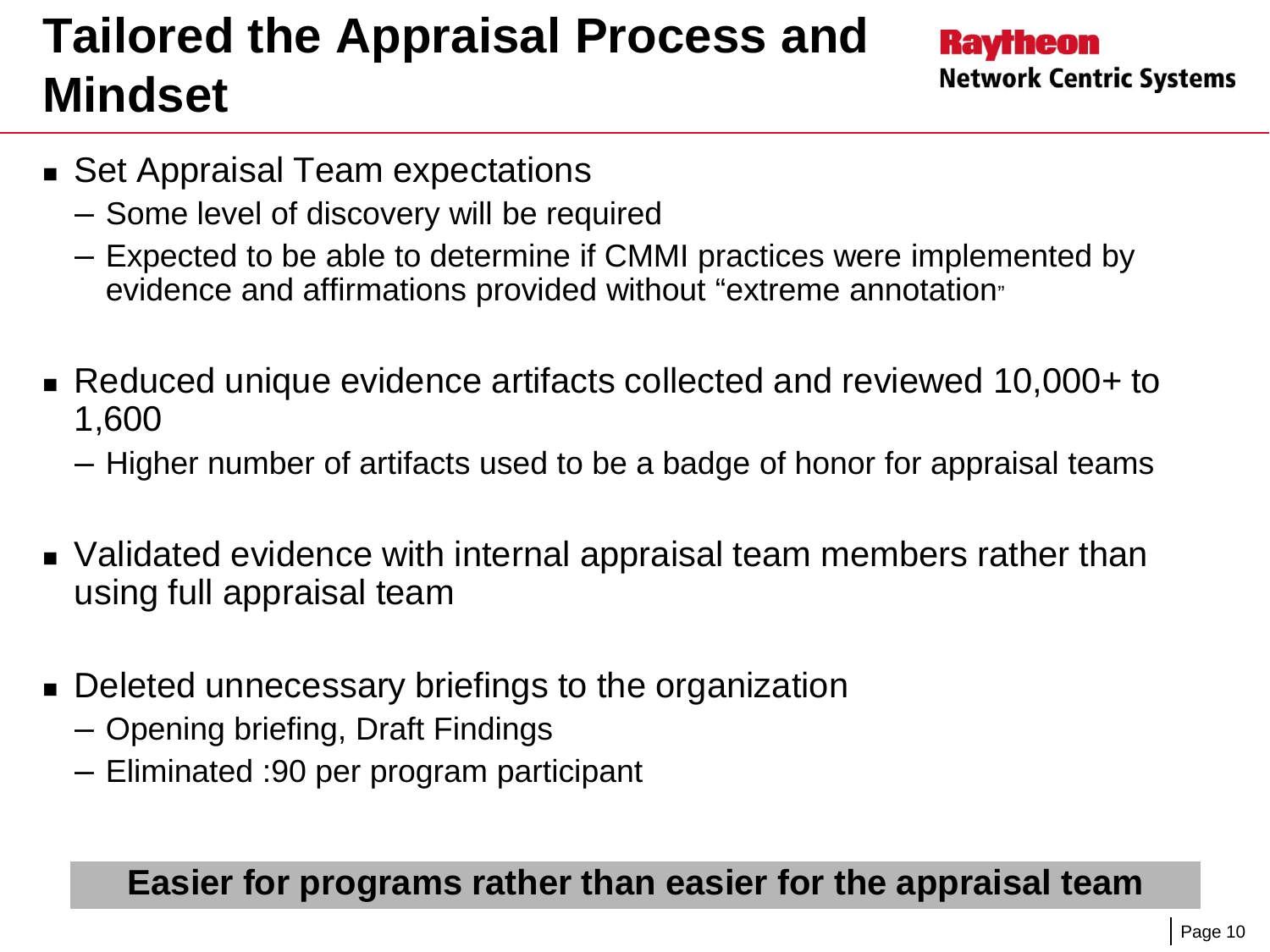### **Tailored the Appraisal Process and Mindset**

- Used "show and tell" format to allow programs to better explain their work – DOORS
	- Configuration Management Tools
	- Active Risk Manager
- **Executed interviews in parallel using VTC**
- **Reduced full appraisal team review of appraisal evidence by 4 hours** – Accepted Mini-Team "FI" recommendations
- Presented Final Findings via Netcast to allow appraisal participants to participate from their desks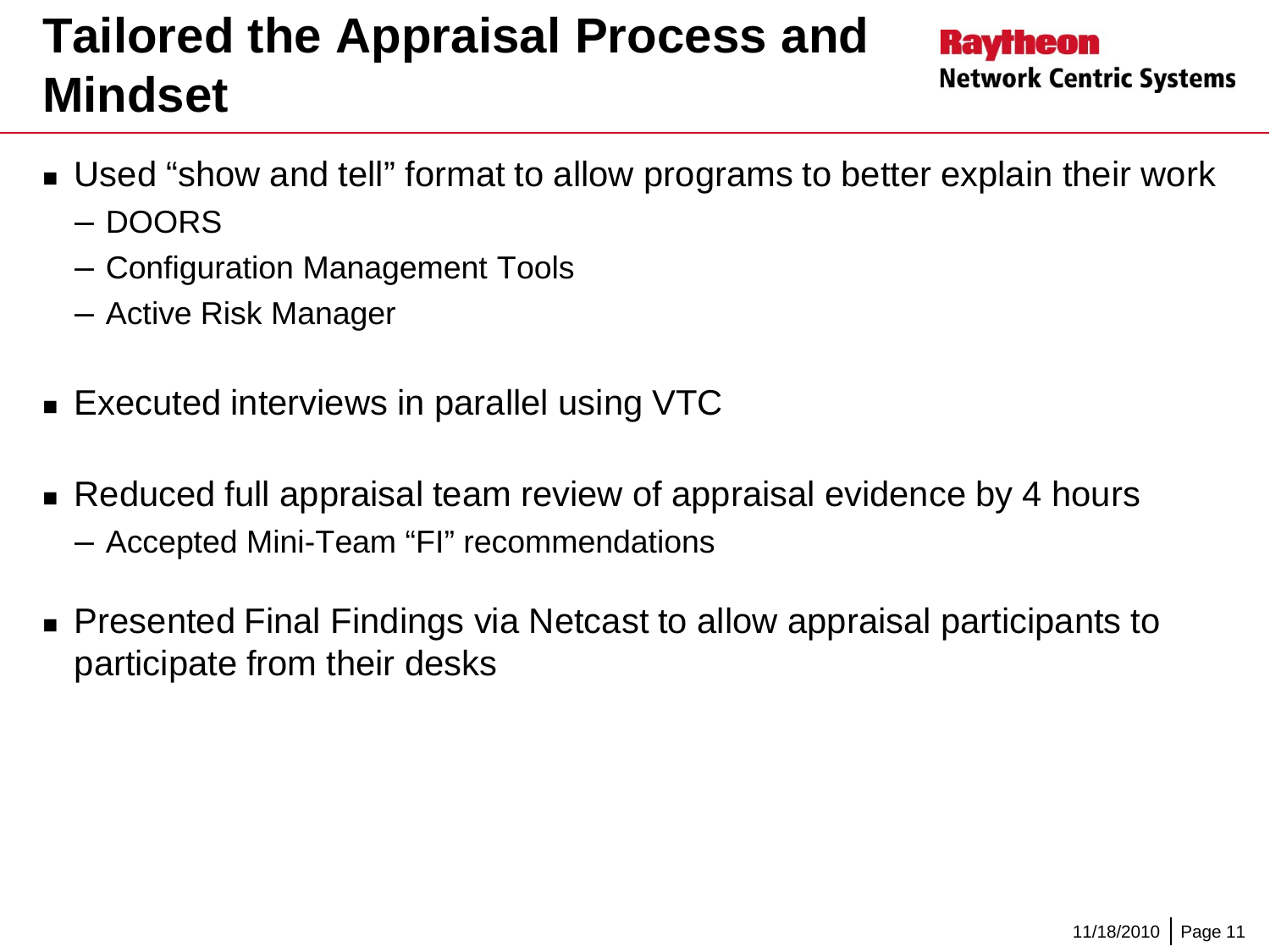### **Three Year Timeline**

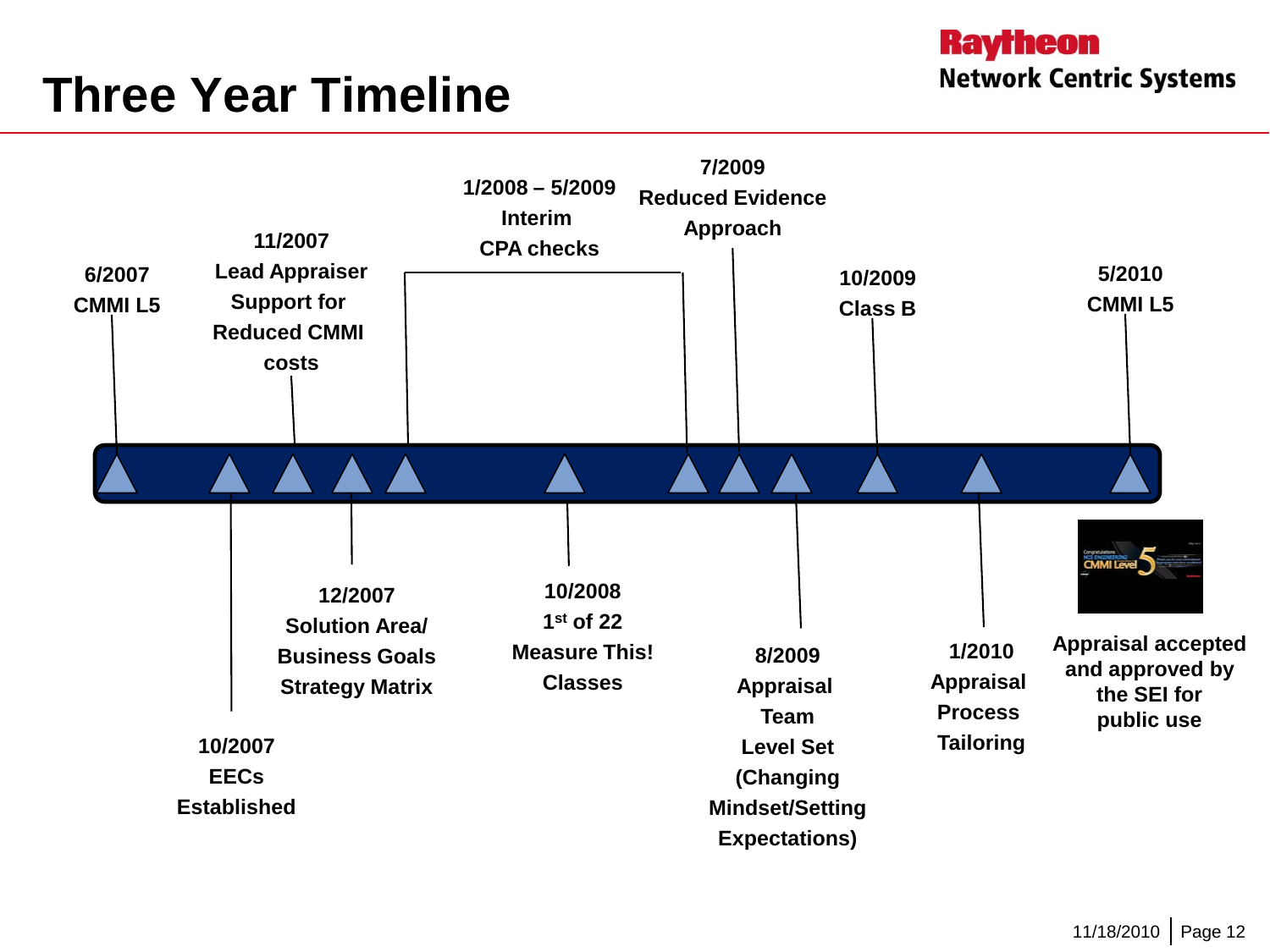- The Past
- **How Did We Do It?**
- **Results**
- **The Future**
- **Summary**

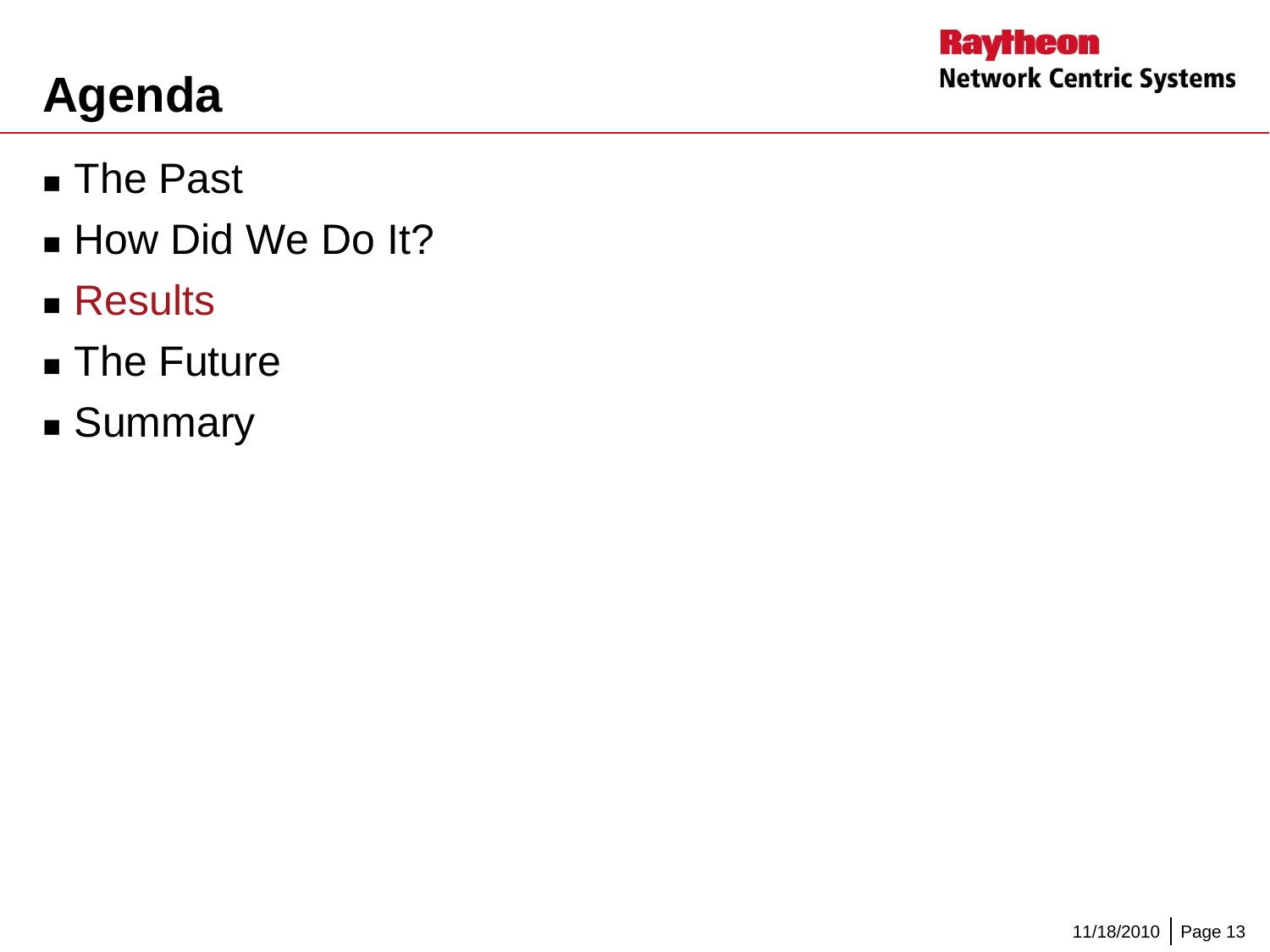#### **Appraisal Cost Comparison**

| 2005 | Class C1                          | $7/25 - 7/29$  | 2008 <b>ICPA1</b> | $4/7 - 4/18$  |        |
|------|-----------------------------------|----------------|-------------------|---------------|--------|
|      | <b>Class C2</b>                   | 9/27-9/29      | <b>iCPA2</b>      | 6/16-6/27     |        |
|      | <b>Class C3</b>                   | 10/10-10/12    | <b>iCPA3</b>      | 7/28-8/8      |        |
|      | Class C4                          | 11/14-11/16    | <b>iCPA4</b>      | $9/15 - 9/26$ |        |
|      | Class C <sub>5</sub>              | $12/6 - 12/8$  | <b>iCPA5</b>      | 12/1-12/12    |        |
|      | <b>Class C6</b>                   | <b>12-Dec</b>  |                   |               | $-12%$ |
|      | 2006 Class C 7                    | $1/16 - 1/18$  | 2009 <b>ICPA6</b> | $3/2 - 3/6$   |        |
|      | Class B1                          | $2/6 - 2/17$   | <b>iCPA7</b>      | $3/10 - 3/12$ |        |
|      | Class C8                          | $4/4 - 4/5$    | <b>iCPA8</b>      | $5/4 - 5/8$   |        |
|      | Class B 2                         | $4/24 - 5/5$   | <b>iCPA9</b>      | 7/13-7/17     |        |
|      | <b>Class B3</b>                   | 7/10-7/21      |                   |               |        |
|      | Class C9                          | $8/14 - 8/16$  |                   |               |        |
|      | Class B4                          | $9/11 - 10/13$ | <b>iCPA 9</b>     | 7/13-7/17     | $-59%$ |
| 2007 | Class C <sub>10</sub>             | $1/3 - 1/5$    | $2010$ Class B    | 9/28-10/16    |        |
|      | Class C11                         | $1/29 - 2/2$   | <b>Review</b>     | $3/10 - 3/11$ |        |
|      | Class C12                         | $2/14 - 2/15$  | <b>SCAMPI</b>     | $5/3 - 5/14$  |        |
|      | Class C13                         | $2/26 - 3/2$   |                   |               |        |
|      | Class C14                         | $4/2 - 4/6$    |                   |               |        |
|      | <b>Readiness</b><br><b>Review</b> | 4/30-5/1       |                   |               |        |
|      | <b>SCAMPI</b>                     | $5/7 - 6/1$    |                   |               | $-76%$ |

#### **Achieved 62% Reduction in Cost in 2010**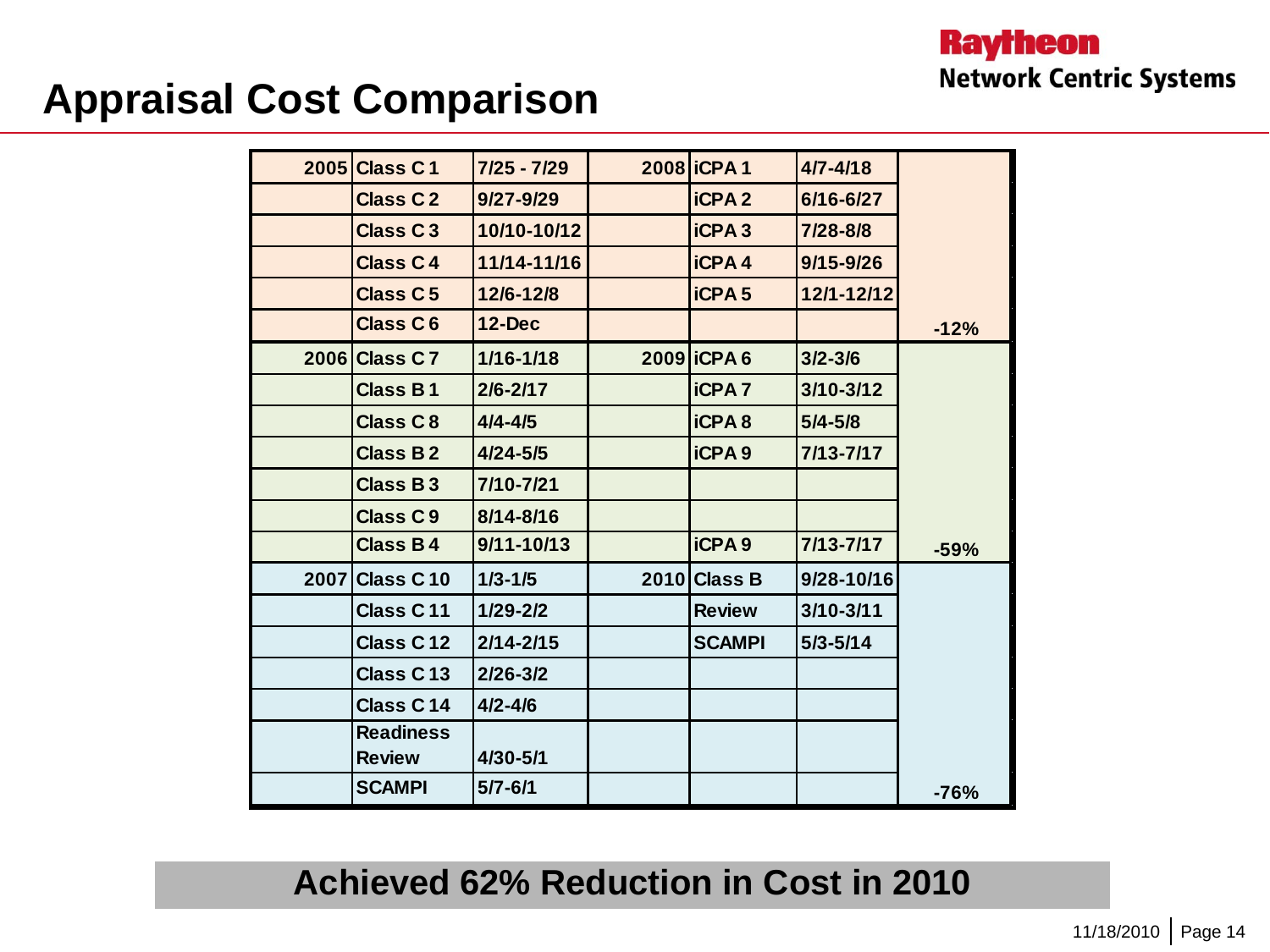#### **Measureable Improvements**

|                         | 2007    | 2010        |                  |
|-------------------------|---------|-------------|------------------|
| <b>CMMI Level</b>       | 5       | 5           | 84%              |
| <b>Regions</b>          | 5       | 5+Satellite | <b>Evidence</b>  |
| # SCAMPI Programs       | 39      | 21          | <b>Reduction</b> |
| # Artifacts in Evidence | 10261   | 1596        |                  |
| # Class C Appraisals    | 14      | 9           |                  |
| $\#$ Class B appraisals | 4       | 1           | 75%              |
| # Document Requests     |         |             |                  |
| <b>During SCAMPI</b>    | 207     | 21          | <b>Fewer</b>     |
| # SCAMPI Findings       | 8       | 0           | <b>Class Bs</b>  |
| Length of SCAMPI        | 5 weeks | 8.5 days    |                  |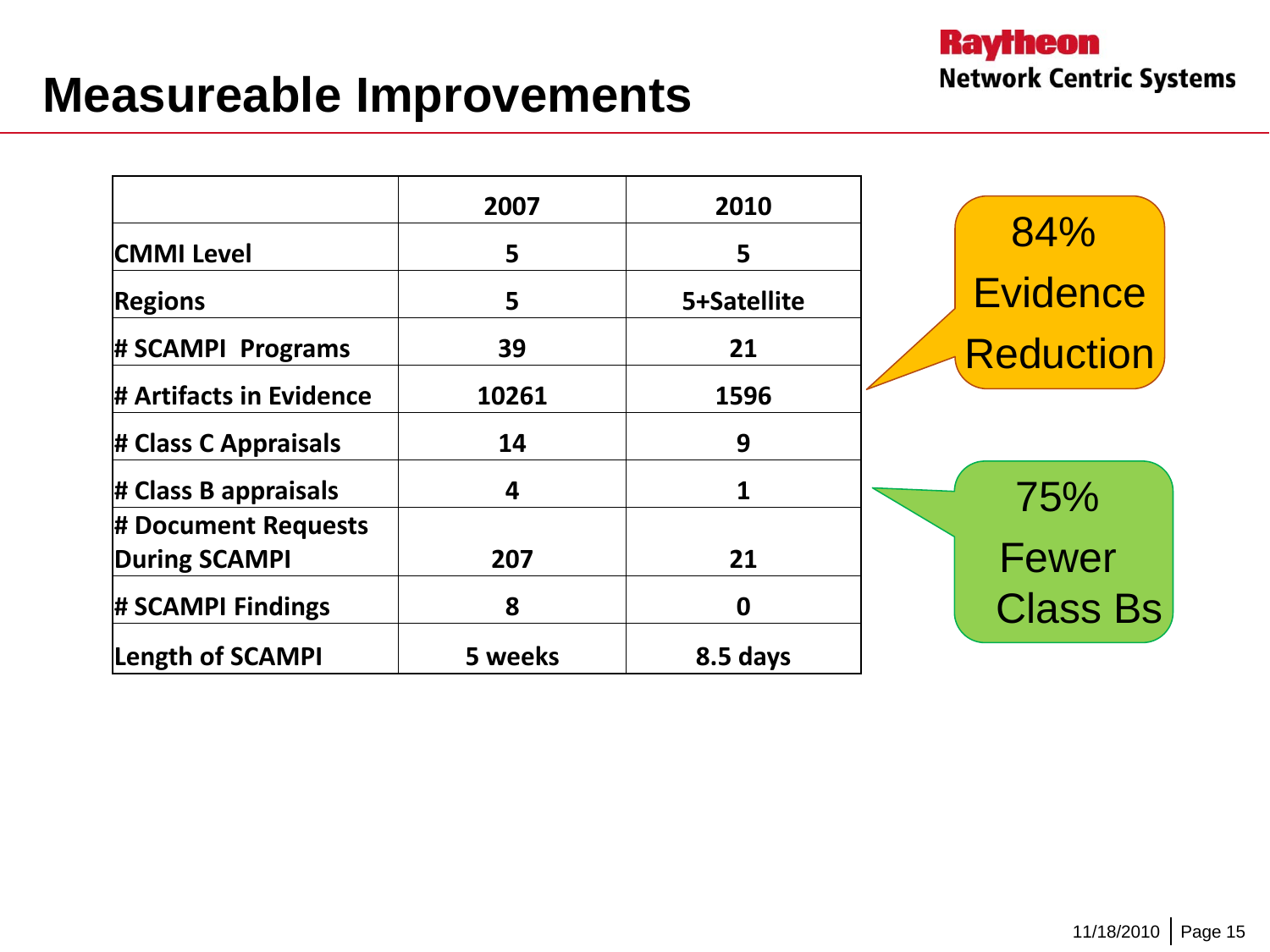## **Reduction in Program Impact**

- "The appraisal approach you guys took this time around was much less stressful on our program"
- "I had heard that being an appraisal program was a lot of work, but it hasn't been a big deal at all"
- "I didn't have any program managers yelling at me about the appraisal impact this time around"
- "I didn't even realize we were having an appraisal"





Total # Times Hrs Recorded by Program

Approximately how many hours did you spend on Collecting evidence for the appraisal?

#### **Quotes and survey results from the programs**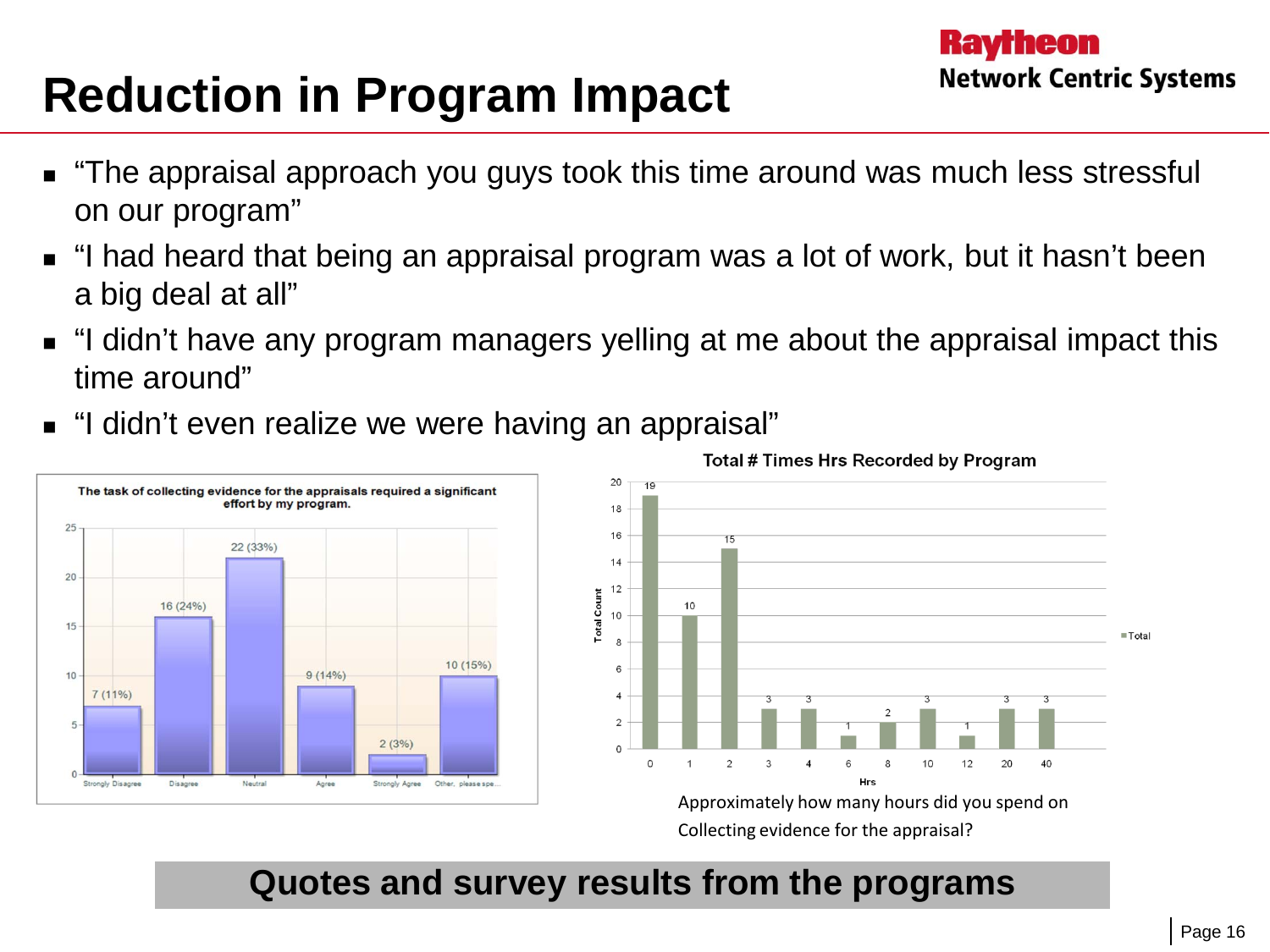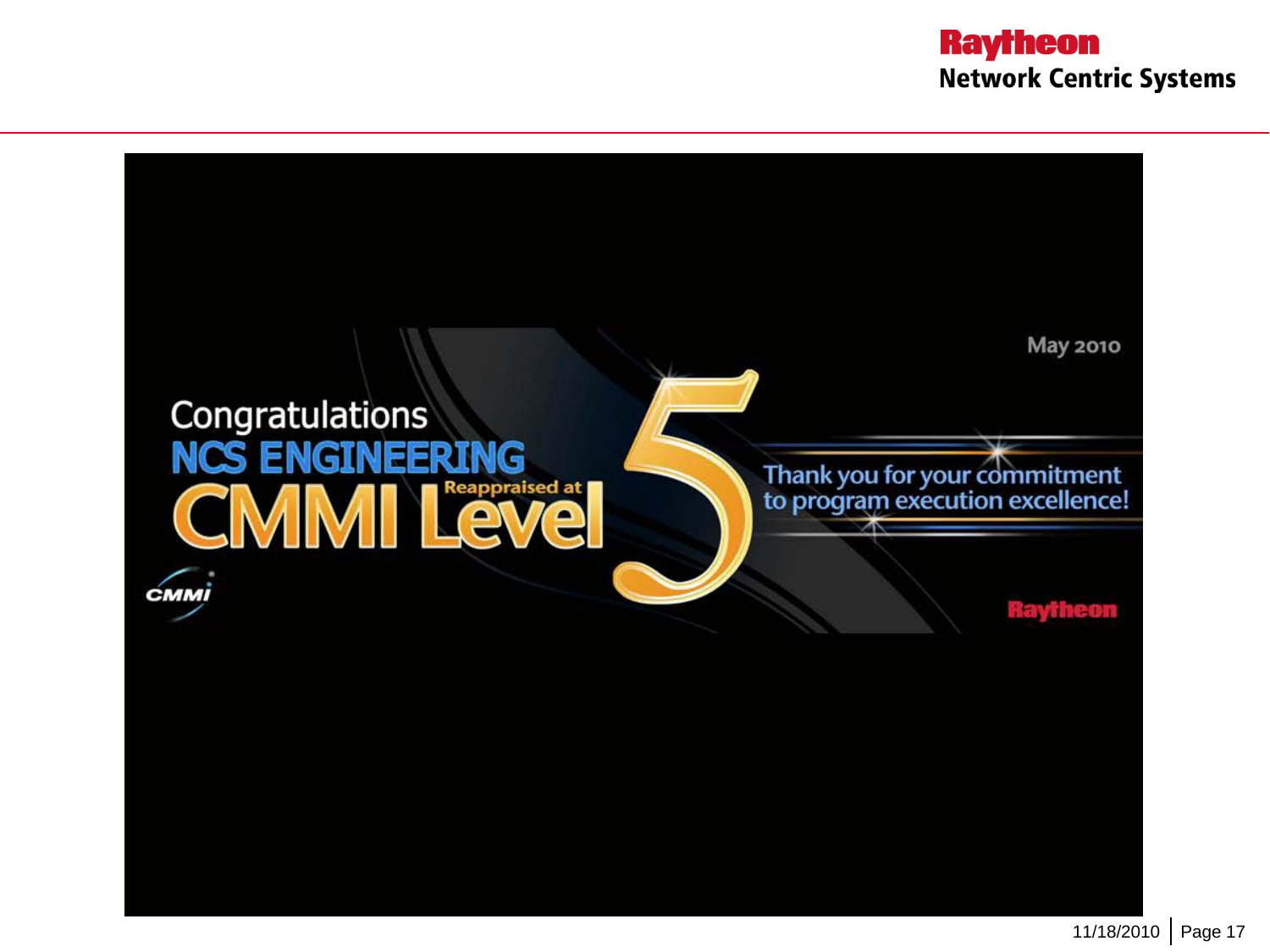- The Past
- **How Did We Do It?**
- **Results**
- **The Future**
- **Summary**

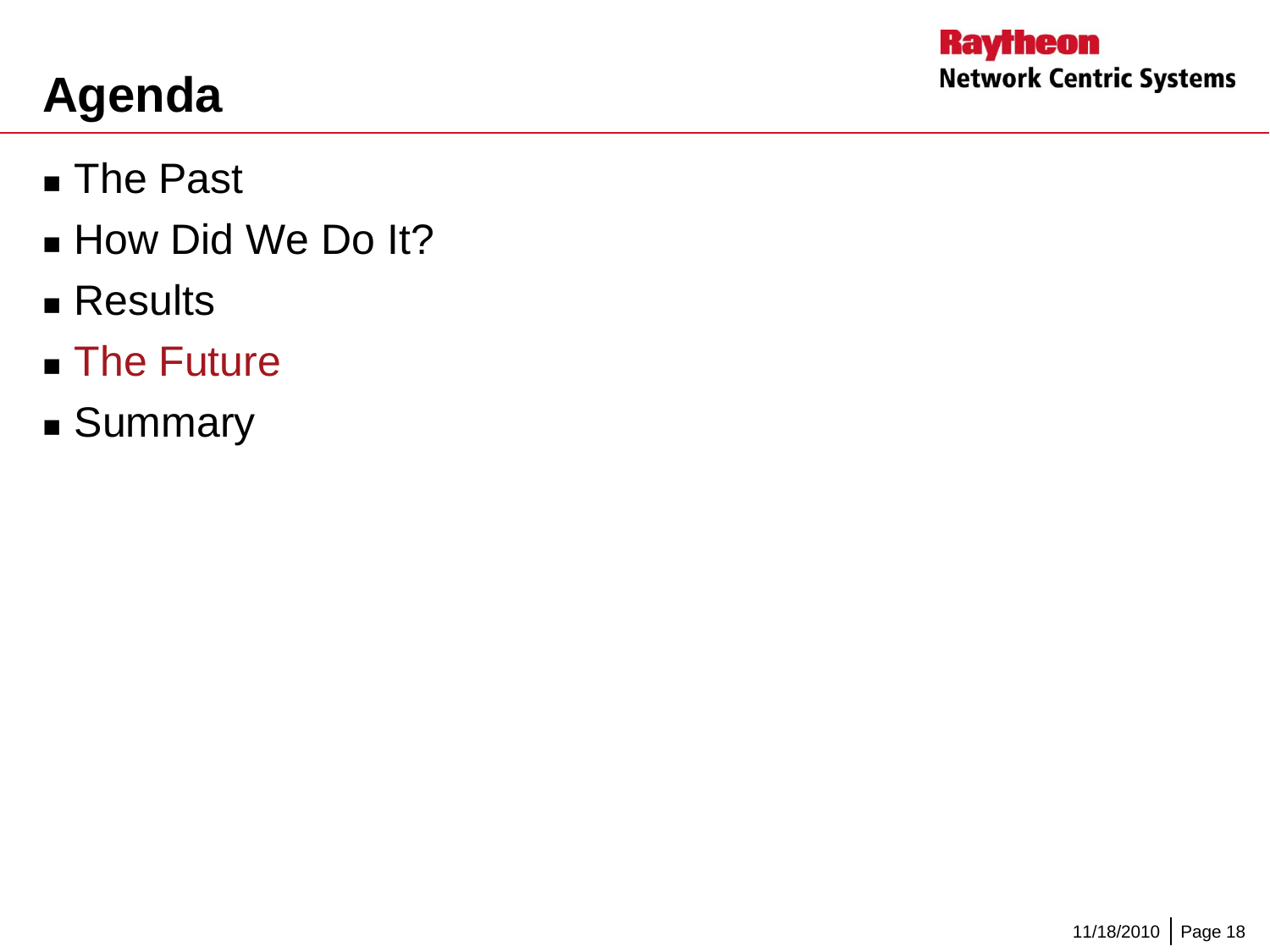### **The Future**

- We will use this approach for all future appraisals
- Business standards of program execution naturally result in success without employing disruptive efforts to prepare for and conduct appraisals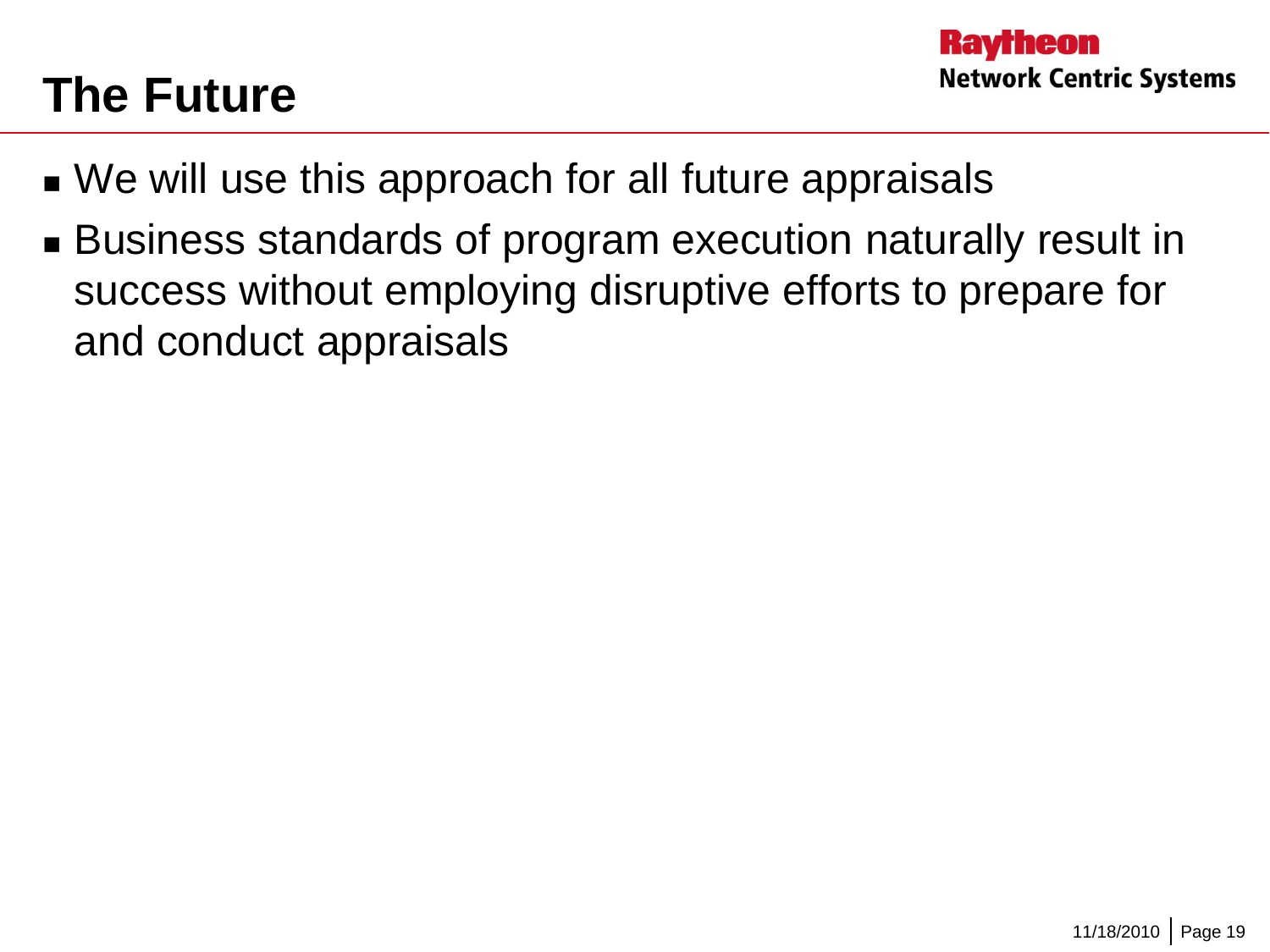- The Past
- **How Did We Do It?**
- **Results**
- **The Future**
- Summary